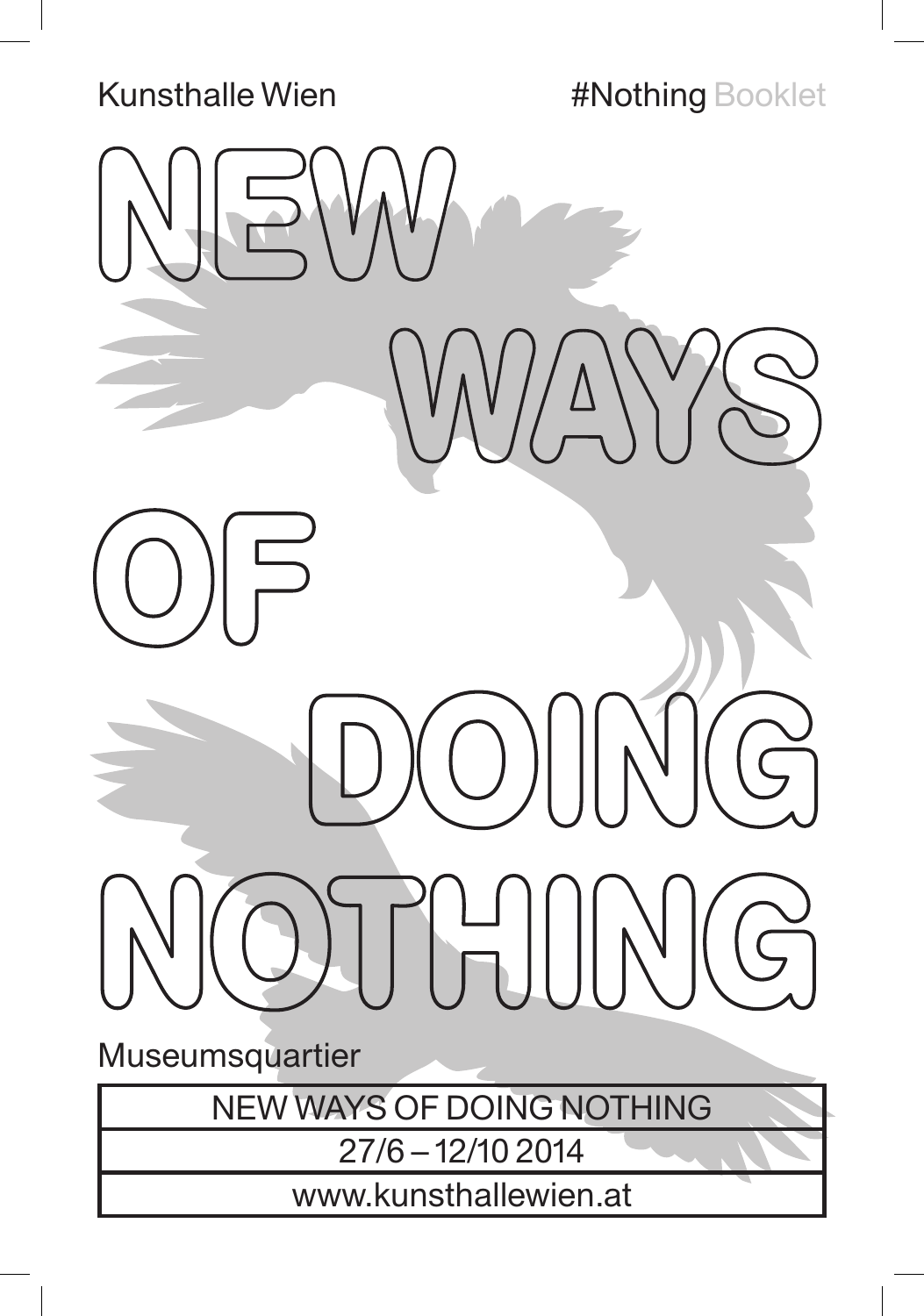# New Ways of Doing Nothing

Productivity and growth are the philosophical premises of the present day. Working processes are being optimized to increase efficiency, working hours are being deregulated until the distinction between work and leisure time disappears. Artistic work seems to follow other criteria, but in this field too professionalization and selfoptimization are on the rise. But what would happen if "doing nothing" or "inaction" were to become a source of inspiration for a refusal to produce.

*New Ways of Doing Nothing* devotes itself to a form of artistic production that opposes activity, doing and manufacturing and instead gives an affirmative slant to forms of doing nothing, of refraining or asceticism. Here, refraining from something not only leads to a critical moment but also a creative one. *New Ways of Doing Nothing* – the title derives from Swedish artist Karl Holmqvist – focuses on positions in contemporary art in which "doing nothing" generates its own potential with respect to the requirements (and impositions) of a society that concentrates on activity and productivity.

Curators: Vanessa Joan Müller, Cristina Ricupero

# Robert Breer

\* 1926 in Detroit, † 2011 in Tucson

*Sponge*, 2000 Motorized sculpture Painted foam, motor, wheels 17 x 100 x 37 cm Courtesy gb agency, Paris

*Sponge*, 2000 Motorized sculpture Painted foam, motor, wheels 15 x 62 x 65 cm Courtesy gb agency, Paris

*Moving Canvas*, 1965-2000 Battery-driven oil painting, motor 46,5 x 62 cm Collection Clémence and Didier Krzentowski

Robert Breer's work, which includes painting, sculpture, drawing and film, is mostly characterized by a dialogue between each of these processes. Although he refused to be labeled under any fixed category, he was nevertheless associated from time to time with several French and American avantgarde movements of the 1950s such as neoplasticism and geometric abstraction.

While he lived in Paris in the 1940s and 1950s, Breer presented his work at the prestigious Denise René gallery, met with artists from the Concrete art movement, and built friendships with Tinguely and Vasarely. Quickly though, the direction of his artistic entourage became too authoritarian for him. He stopped painting, returned to New York, and devoted himself to film and sculpture. His approach to filmmaking was that of a visual artist and he produced animated films.

Breer, who first devoted himself to experimental film and abstract painting, was the artist-son of an engineer and an enthusiastic constructor of mechanical devices. Thus, it is not surprising that in 1965, he attached small wheels to one of his structures, which he placed on the ground. As geometric modules, his sculptures are recurring shapes drawn from his films.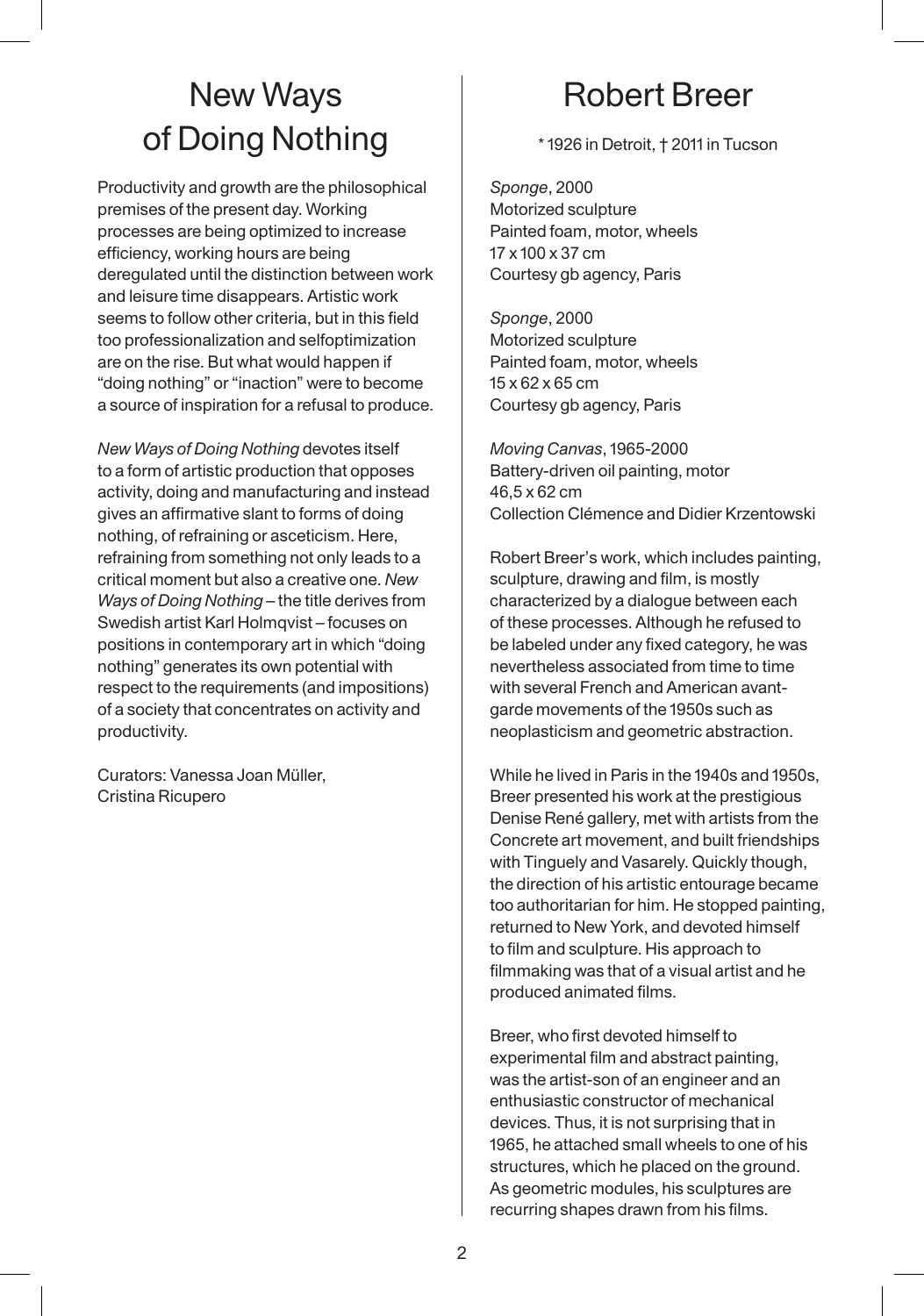*The Floats* – or *floating sculptures* – as Breer called them, have primary shapes, neutral colours and were then made with polystyrene, foam, painted plywood, and, more recently, out of fibreglass. At first sight, the floats look like nothing more than objects set on the ground, fairly heterogeneous in shape and size. However, at a closer look the viewer will notice instead that the sculptures move, very slowly to traverse the spaces in which they are placed, indoors or outdoors, following straight lines. When they meet an obstacle, they stop and change direction. Breer described his sculptures as "motorized mollusks," and stated that his objective was to set his sculptures free from the pedestal and make them autonomous. Without pedestal, these "pure" forms are an ironic allusion to Minimalist art. They are discreet motorized presences that move slowly, at ground level, almost imperceptibly and without logic.

The whole of Breer's career has been molded by a creative restlessness, by a desire for experimentation in the effort to break fresh ground. *New Ways of Doing Nothing*  will showcase two float sculptures as well as *Moving Canvas*, a drawing that slides imperceptibly to the right and left.

### Alejandro Cesarco

\* 1975 in Montevideo, lives in New York

*Why work?*, 2008 Digital c-print 76 x 101 cm Courtesy Galerie Tanya Leighton, Berlin and Murray Guy, New York

*Portrait of the Artist Approaching 40 – I-III,*  2013 Archival inkjet print 17,5 × 12,5 cm Courtesy Galerie Tanya Leighton, Berlin and Murray Guy, New York

There is a long tradition of criticism of a life determined by work and the stylization of "gainful employment" as the highest

civilizational good. In 1893 Paul Lafargue, Karl Marx's son-in-law, wrote his polemical work *The Right to Be Lazy*, and its criticism of growth and the drive for full employment is still relevant today. Oscar Wilde advocated a society freed of work which devotes itself to idleness, and the Situationist International gained fame for its call "jamais travailler" (never work). Alejandro Cesarco has compiled an imaginary book that combines texts on the theme of work and leisure as well as constructive inaction. He presents it in the form of a list of contents that also includes an introduction by the artist and a case study written by him.

In *Why work?* Cesarco, whose work is notable for references, notes, and allusions, and utilizes an aesthetic influenced by conceptual art, questions the ideas of authorship and staging, but also offers an easily understandable range of reading on the theme: the texts and essays compiled in an anthology do indeed exist, only the artist's own contribution remains empty. But in fact the planned case study, in its non-existence, already answers the question "why work?".

Alejandro Cesarco was born in Montevideo in Uruguay in 1975. His work entitled *Portrait of the Artist Approaching 40* was created when he was 38. The approaching 40th year of life does not bring a true caesura but indicates that the category of the young, up-and-coming artist will soon no longer be applicable, neither as self-image nor as external description. Cesarco makes use of the "portrait of the artist" in the sense of a traditional form of self-portrait, but instead of presenting himself he shows the floor of his studio in New York. The three small black-and-white photographs capture its structure, whereby seemingly random punctuation signs seem to evoke expectations of works still to come or texts still to be written. *Portrait of the Artist Approaching 40* is a laconic self-description and a gesture of negation, but also an answer to Cesarco's earlier work *A Portrait of the Artist as a Young Man*, a concentrated and personalized translation of the novel of the same name by James Joyce, presented in the form of calendar pages for the month of January from Cesarco's youth.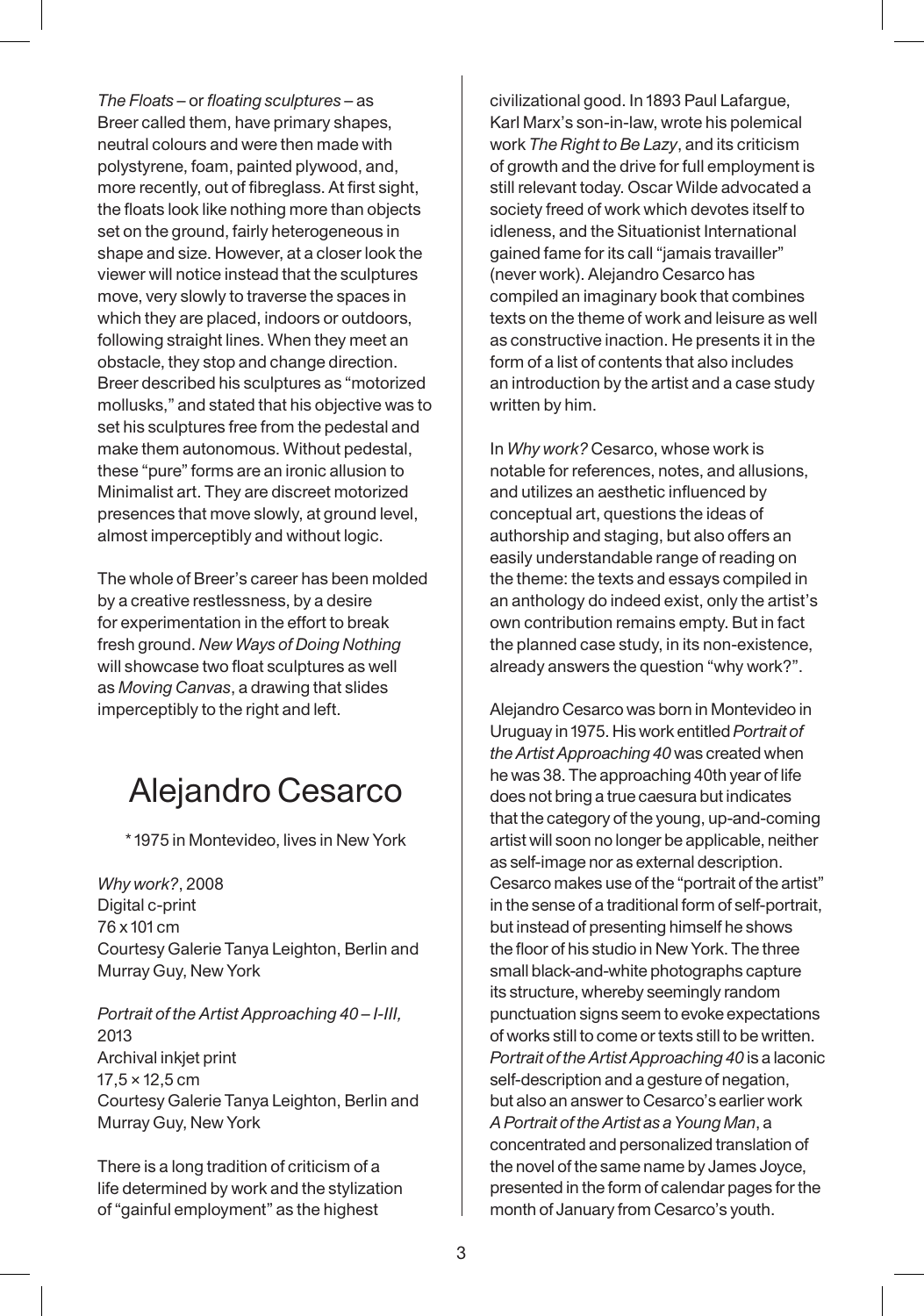# Etienne Chambaud

\* 1980 in Mulhouse, lives in Paris

*Disclaimer*, 2007 (2014) Neon 15 x 180 cm Courtesy Etienne Chambaud

The figure of *Bartleby, the Scrivener*, who drives his employer to desperation with his attitude of noncompliance, saying only a friendly "I would prefer not to" in response to every task requested of him and refusing all constructive work, is a key figure of modern culture. Written by Herman Melville in 1853, the novella *Bartleby, the Scrivener* is exemplary for a deeply sceptical attitude toward a society that insists on productivity and efficiency, but also toward every form of authority.

Etienne Chambaud's *Disclaimer* picks up on the famous sentence from Melville's short story: "I would prefer not to." However, Chambaud adds a "too" to the original English text and presents the sentence as a neon sign, which, although connected to the power grid, remains stoically unilluminated. Who is speaking? Who "would prefer not to, too"? Questions of authorship, the status of the neon work as a form of artistic work that draws attention to itself, the realization of which is delegated to others, but also the position of the artist and the curator within a business system programmed for maximum output – all these themes are addressed in Chambaud's work. The "I would prefer not to, too" is presented in the handwriting of one of the curators of the exhibition.

# Natalie Czech

\* 1976 in Neuss, lives in Berlin

*Today I wrote nothing / Daniil Charms*, 2009 22 c-prints each 38 x 28 cm Courtesy Kadel Willborn, Düsseldorf and Capitain Petzel, Berlin

The series of photos *Today I wrote nothing* is based on a diary entry by the Russian avantgarde poet Daniil Charms (1905-1942). The co-founder of the OBERIU association of artists (Association of Real Art) was a wellknown writer and poet of the Russian avantgarde. In 1931, he was denounced as "anti-Soviet", arrested, and in 1941 suffered forced committal to a psychiatric clinic. Charms died in his cell in 1942, probably as a result of starvation. It was only with the advent of Perestroika that it became possible to publish his texts and to make them available to a wider public.

In 1937 Charms noted in his diary: "Today I wrote nothing. Doesn't matter. 9 January". Natalie Czech varies this entry each time by leaving out a few words from the text of an English edition of Charm's diaries. The photographs, 22 in total, consist of a printed page from a book on which the text from the diary entry is reproduced in a fragmentary manner. In this new combination of the text elements, the statement about having written nothing creates a rich visual-poetic repertoire that ranges from existential self-confirmation "I do matter" to a laconic "nothing". Simultaneously a visual object and a text, *Today I wrote nothing* draws on the potential of language to open up imaginative spaces.

## Oskar Dawicki

\* 1971 in Warsaw, lives in Warsaw

*I'm Sorry*, 2001 DVD, colour, sound 4 min. 30 sec. Courtesy Raster Gallery, Warsaw

Oskar Dawicki began training as a painter but soon shifted his focus to performance. Later he extended his repertoire of artistic expression by the media of video, photography, documentation, objects and installations. However, for Dawicki the most promising aspect of artistic activity is that of non-productivity, which he explores extensively.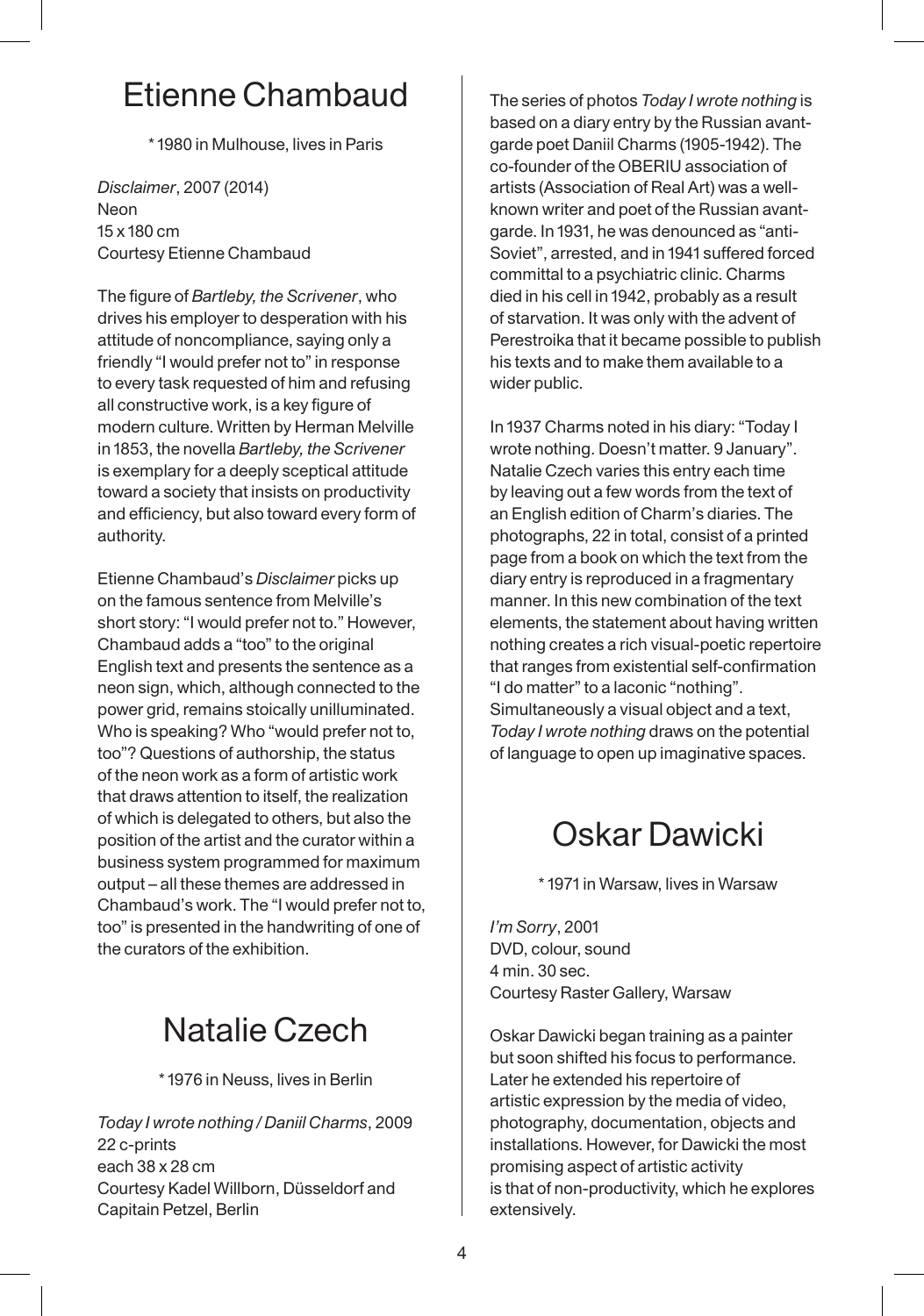His works always have a post-conceptual character and present a slightly ironic, sometimes almost absurd attitude. Dawicki himself appears in his videos and performances as a tragic-romantic artist figure who reflects his own precarious status within the institutional art system and reveals his fragility, weakness and willingness to compromise. Hereby one can clearly sense his unease with the situation, his non-acceptance of it and the overall sense of complication. *I'm Sorry* shows the artist apologizing in tears to the public, and also to those involved in setting up the exhibition that the exhibition hasn't turned out as he imagined. It's all his fault and he asks for forgiveness. The crying artist – which also clearly references Bas Jan Ader's famous film work *I'm too sad to tell you* in 1971 – becomes a staged metaphor for the opportunity contained in failure.

# Edith Dekyndt

\* 1960 in Ieper, lives in Belgium

*Perpetual Room*, 2010 Projection, camera, MAC G4 computer, wire Variable dimensions Courtesy Galerie Greta Meert, Brussels

In many of her works, Edith Dekyndt examines the idea of the living object. It is a familiar storytelling fantasy that profane domestic items can develop a life of their own when we are not using them or are not there – from the Sorcerer's *Apprentice of Goethe* to Disney's *Toy Story*. However, in a highly rationalized world the objects and devices surrounding us no longer wait for us to turn our attention elsewhere before they commence their own activities: they even display their "own business" ostentatiously.

In her work *Perpetual Room* Dekyndt presents the signal of a computer in stand-by mode in the form of a closed circuit installation: a camera films the signal and projects it in enlarged form on the wall. The softly pulsating, circular light indicates the "sleep

mode" of a laptop. It originates from an Apple PowerBook G4; the design of the pulsating point of light is inspired by the computer HAL in Stanley Kubrick's film *2001 – A Space Odyssey*. Enlarged, it becomes a living pulse that reminds us that the computer is not switched off, but instead is waiting for us to return to our work – or also a gentle reminder that at this moment the computer is engaged intensively in doing nothing.

# Mathias Delplanque

\* 1973 in Ouagadougou, Burkina Faso, lives in Nantes

*Ma chambre quand je n'y suis pas (Montréal)/ My bedroom when I'm away (Montreal)*, 2006 Sound piece 45 min. 15 sec. Courtesy Mathias Delplanque and Mondes **Elliptiques** 

Mathias Delplanque is a French musician working since the end of the 90's under various monikers: Bidlo, Lena, Stensil, or simply Mathias Delplanque. He is also the founding member of several musical ensembles such as The Floating Roots Orchestra, The Missing Ensemble, AAA Men, AMR … Amongst his numerous collaborations are performances and albums with Rob Mazurek, Steve Argüelles, Black Sifichi, John Sellekaers, Shahzad Ismaïly, etc.

Mathias Delplanque first studied visual arts to later abandon it and worked essentially with sound. The projects he sets up under his own name are sound pieces, that mostly relate to space. He is especially interested in the complex and dynamic organization of contrasted sounds: drones and rhythms, pulses and random beats, noises and melodic patterns. The aim is to give birth to a living structure that evolves organically, between chaos and order.

Somehow following John Cage's experiments with chance operations, with the series *Ma chambre quand je n'y suis pas/My bedroom*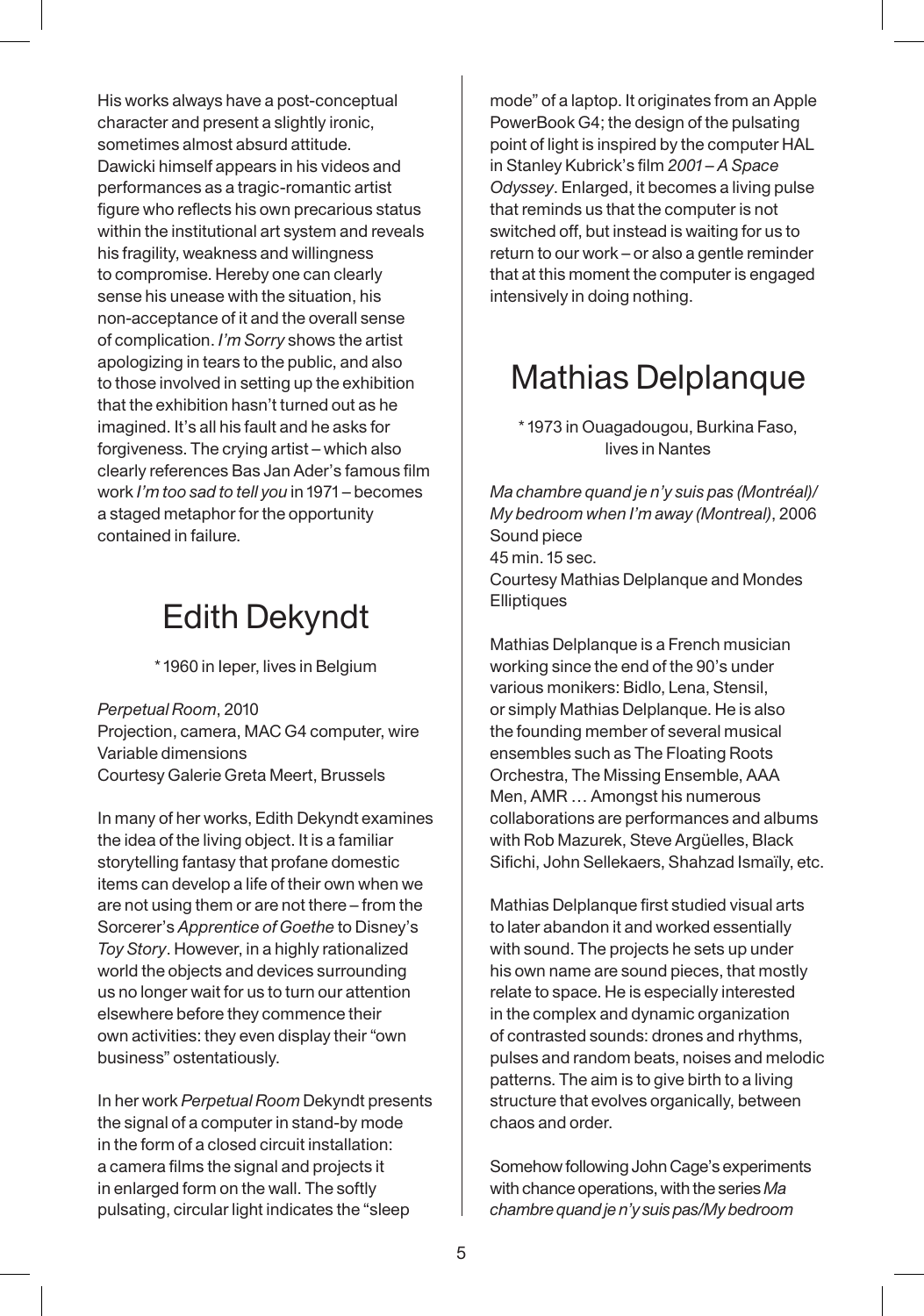*when I'm away*, Mathias Delplanque uses field recordings from empty private spaces to compose works standing at the border between concrete and drone music. He will present a documentation of the second part of this series, *Ma chambre quand je n'y suis pas (Montréal)*, which is a stereo version of a sound installation presented at Montréal's Studio Cormier in December 2004. The piece is based on the recording of "silences", i.e. the recording of sound produced in spaces with no human presence. The sound of an "empty" Studio Cormier was therefore used as the material for the production of this piece. The sound takes were done during the quietest moments of the day, by means of microphones placed strategically throughout the studio by the artist. The sounds gathered were then amplified, and their frequencies, accentuated to the extreme. In the installation itself, the sound was broadcast in multi-channel mode over 11 loudspeakers, including a subwoofer, in four Studio Cormier spaces (*Hall*, *Living Room*, *Bedroom*, *Lab*).

### Heinrich Dunst

\* 1955 in Hallein, lives in Vienna

*Objekt*, 2014 Different materials Variable dimensions Courtesy Heinrich Dunst and Galerie nächst St. Stephan Rosemarie Schwarzwälder, Vienna

In his works, Heinrich Dunst examines the relationship between the language of writing and the language of objects, the sayable and the visible, and also the empty spaces within the texture of a highly differentiated system of reference consisting of words, illustrations and their referents in the real world.

Descriptive systems such as "Abb." (German for "Fig."), in which words refer to visual representations, present themselves here as replacements or wildcards for absent objects. The word "Objekt" (German for "object"), in the spatial order of the installation, which unfolds like a text along a wall, develops in turn

an object-like quality in its visual presence, although direct referents are lacking here. A facsimile of the famous title page of the *Le Figaro* newspaper on which Filippo Tommaso Marinetti's *Futurist Manifesto* was printed as leader article on 20<sup>th</sup> February 1909, can be recognized only fragmentarily because it is partially covered by a monochrome surface. Under the title *Le Futurisme* Marinetti's text, extending over three columns, begins as follows: "We have been up all night, my friends and I, beneath mosque lamps whose brass cupolas are bright as our souls, because like them they were illuminated by the internal glow of electric hearts." In Dunst's installation, the uninhibited energy demanded by Futurism, and which from our current perspective seems interesting less for its programme and more for its rhetoric, is locked in place both formally and aesthetically, and inserted in an ensemble of negation, overpainting and absence. This system of mutually referential elements does not attempt to present any evidence, but instead an internally consistent order that can be read as a pictorial gesture of refusal or denial.

# Gardar Eide Einarsson

\* 1976 in Oslo, lives in New York and Tokyo

*In Taxis, On the Phone, In Clubs and Bars, At Football Matches, At Home With Friends*, 2013 Two light boxes 200 x 60 x 40 cm and 150 x 60 x 40 cm Private collection, Oslo and Yvon Lambert, Paris

Gardar Eide Einarsson is interested in subtle social conflicts between individuals and within society. Authority and alienation, fear and paranoia play a role here, as well as the ways that the authorities react to this tendency. Another characteristic feature of his works, which utilize various media, is an examination of the relationship between authority and rebellion as an essential structure of social conflicts in modern society. Continuing formal considerations taken from minimal art and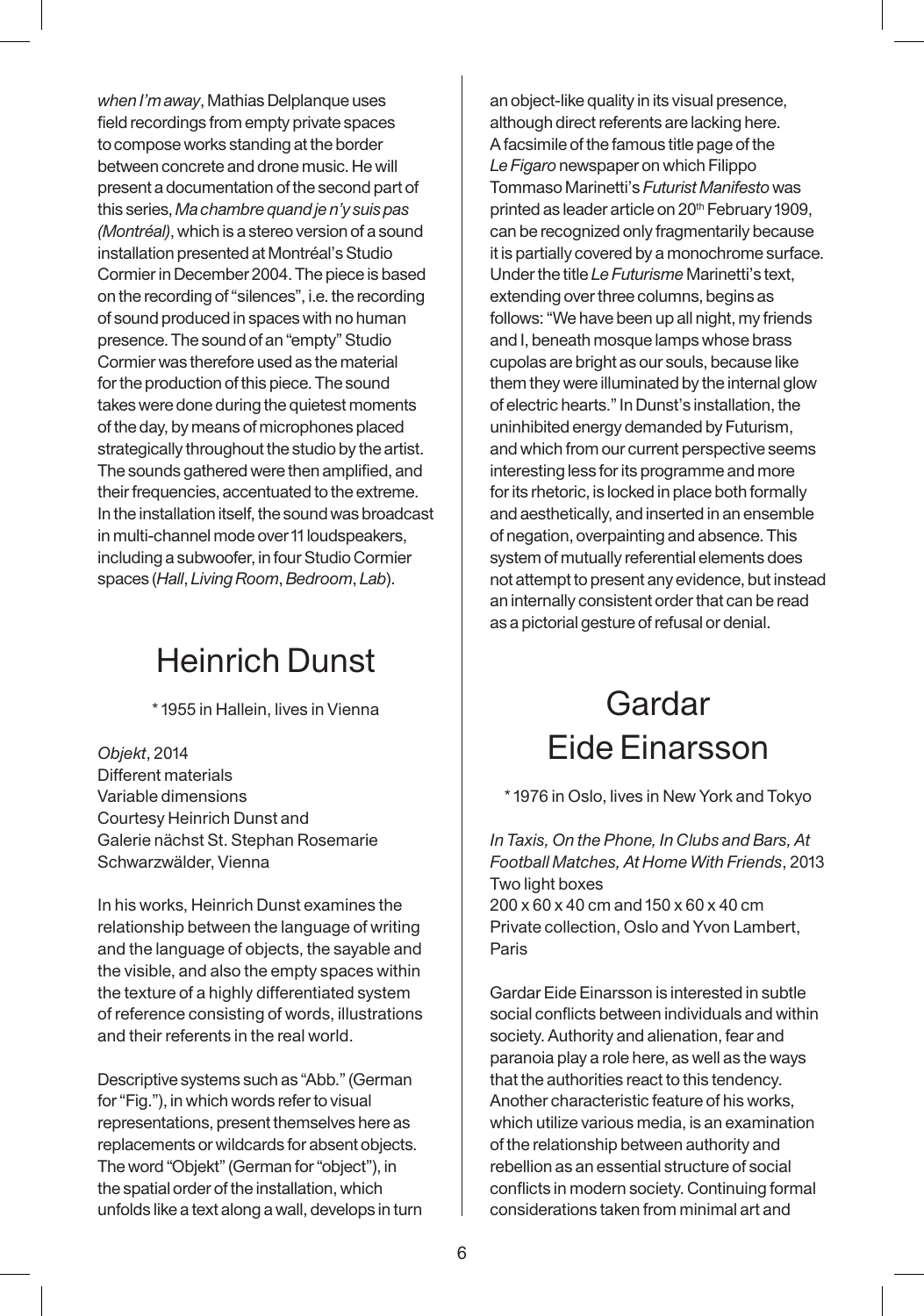conceptual art, Einarsson chooses simple, mostly black-and-white objects but however imbues these with multiple layers of meaning by referencing content from everyday life and popular culture. In this context the invitation, or challenge, "Whatever you say / Say nothing" gains an aggressive component in that it demands one should say nothing that could call into question the statements of the speaker. Here, "saying nothing" is not a gesture of speech avoidance or aversion, but instead the challenge to respond to something said in an argumentation by "saying nothing", or by not raising any objections.

# Marina Faust

\* in Vienna, lives in Vienna and Paris

*Travelling Chairs*, 2003-2010 Wood, metal, silicon, vinyl Different dimensions Courtesy Marina Faust

Marina Faust's artistic activities focus on exploring the boundaries of photography and her work comprises photographs, videos, objects and collages. In low-budget film productions, which have no rails for tracking shots, one often uses wheelchairs instead. For the shooting of her film *Gallerande* (2004), in which the camera team are themselves "actors" (those who film are filmed by those who are filming), Faust developed her own *Travelling Chairs*. These were chairs found and collected on the streets of Paris, to which wooden boards with wheels were attached. Handles were fastened to the armrests, and actors and cameramen pushed each other through the film. It's an action that one can experience only through a "connectedness". One pushes, the other is pushed. In the new group of *Travelling Chairs* shown here, the wooden boards and handles do not make an appearance. However, a substructure with too many or overly large wheels was developed for these chairs. Outside the context of the film these *Travelling Chairs* are used for experiencing the world in a seated position, from a slightly raised perspective and in motion.

# Claire Fontaine

*Bartleby le scribe brickbat*, 2006 Brick, digital print 17,8 x 10,7 x 5,4 cm Courtesy Claire Fontaine and Galerie Neu, Berlin

*Bartleby, la formula della creazione brickbat*, 2006 Brick, digital print 17,8 x 10,7 x 5,4 cm Courtesy Claire Fontaine and Galerie Neu, Berlin

*This neon sign was made by ..., 2009* Neon 30 x 350 cm Courtesy Claire Fontaine and Galerie Neu, Berlin

Claire Fontaine is an artist collective, who name themselves collective artist, based in Paris and founded in 2004. The name comes from a popular brand of school notebooks in France evoking the blank page, but also makes direct reference to Marcel Duchamp's *Fountain*, one of the first "ready-mades" in modern art history. Inspired by Italian feminist groups of the 1970s the collective occupies the third person singular feminine as its subject position. In her biography, she describes herself as a "readymade artist" who makes a version of neo-conceptual art that often resembles other artists' works in a world characterized, in part, by political impotence and a "crisis of singularities", or fixed identities. Through the détournement of symbols, signs, images and objects available in contemporary visual culture, she questions individual skill, originality and authority. The production ranges from neon, video, sculpture, and painting but also text.

Claire Fontaine presents two works in the exhibition. *This neon sign was made by…* is a work where the artist experiments with a new tautological use of the medium of neon by asking the artisan that produced the work to write his name and his remuneration so that the sign reads "This neon sign was made by X for the remuneration of X euros (or other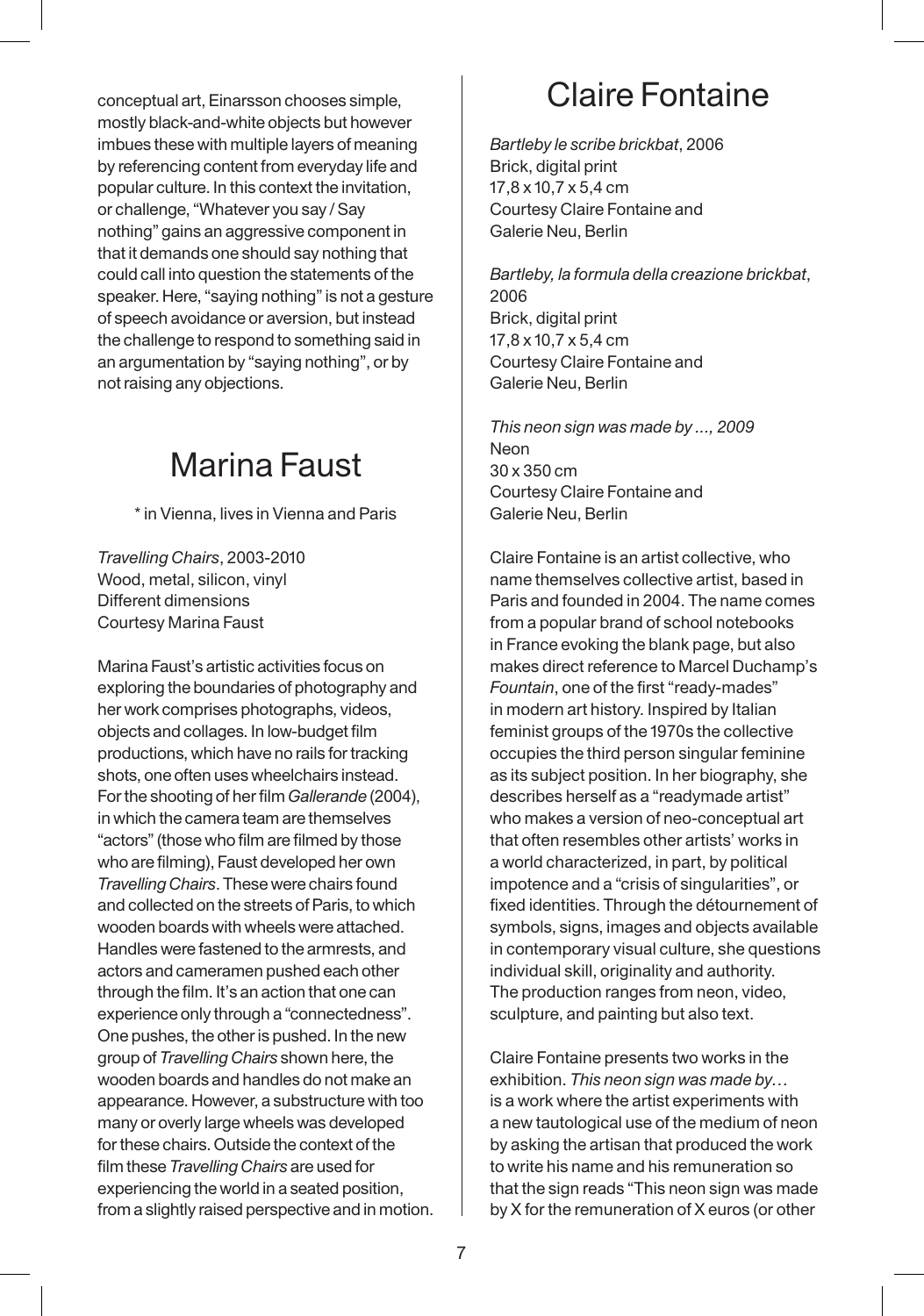currency)". This type of neon signs does not aspire to any singularity in its appearance, it merges into the space as authorless words, and its strength is not to be found in its visual identity but in the way its content acts as a subtitle to the space where the work is installed. Here the problem of the value of exchange is frontally tackled as much as the material production of artworks that is often delegated to obscure and unacknowledged artisans whose name will never appear next to the title of the artwork. The refusal of forgetting this truth is at the core of this work.

The other work is called *Bartleby le scribe brickbat* and refers directly to one of the show's main concept. A brickbat is a projectile wrapped within a threatening message that is usually thrown through the window as a last warning. The two books transformed into bricks in this case are a bilingual French and English edition of Melville's *Bartelby, the Scrivener* and an Italian edition of Agamben's and Deleuze's seminal texts on Bartleby grouped under the title of *Bartleby, the formula of creation*. Bartleby, this laconic and moving character, represents a total and final refusal of the authority. He is the employee that would prefer not to and brings his non-action to the extent of an absolute strike, which leads him to prison and eventually death. Bartleby sets an example for what Claire Fontaine calls "human strike" – a strike that attacks the economic, affective, sexual and emotional positions within which subjects are imprisoned.

## Ryan Gander

\* 1976 in Chester, lives in London and Amsterdam

*You had the time, but I didn't have the money*, 2011 Installation with 18 framed lithographs In total 210 x 294 cm Courtesy gb agency, Paris

*You had the time, but I didn't have the money*  consists of 18 frames that Ryan Gander

stuck with black sticky tape on the wall of his studio, which he then photographed on a 1:1 scale and now presents these photographs, themselves now also framed. This creates a trompe l'oeil of the artist's working environment, from which the content has been removed and the only thing presented is the idea-generating starting point. The work seems to imitate itself ironically, as if the clunky markings in the photo print attempt to represent the frame in which they are themselves presented. In a way, the representational space pursues its constantly disappearing content like a snake biting itself in the tail.

Ryan Gander's work, which is indebted to the tradition of concept art, often focuses on selfreferential and self-reflexive themes such as artistic authorship and the genesis of works. In addition to sculptures, photographs and videos it also includes discussions conceived as performances, and artist books in the format of scripts for television series. While the observer is usually confronted with selfcontained works of art, Gander often presents individual work elements that we ourselves must combine to form a whole before the interpretative concept reveals itself.

# Lasse Schmidt Hansen

\* 1978 in Albertslund, lives in Copenhagen and Berlin

*Making Things*, 2011 4 b/w-photographs each 15 x 25 cm (framed 54 x 44 cm) Courtesy Lasse Schmidt Hansen and Galerie Reinhard Hauff, Stuttgart

*For objects and the infinite – like or after a Katarzyna Kobro exhibition design (retitled and changed display)*, 2011 Glass, wood, paint Variable dimensions Courtesy Lasse Schmidt Hansen and Galerie Reinhard Hauff, Stuttgart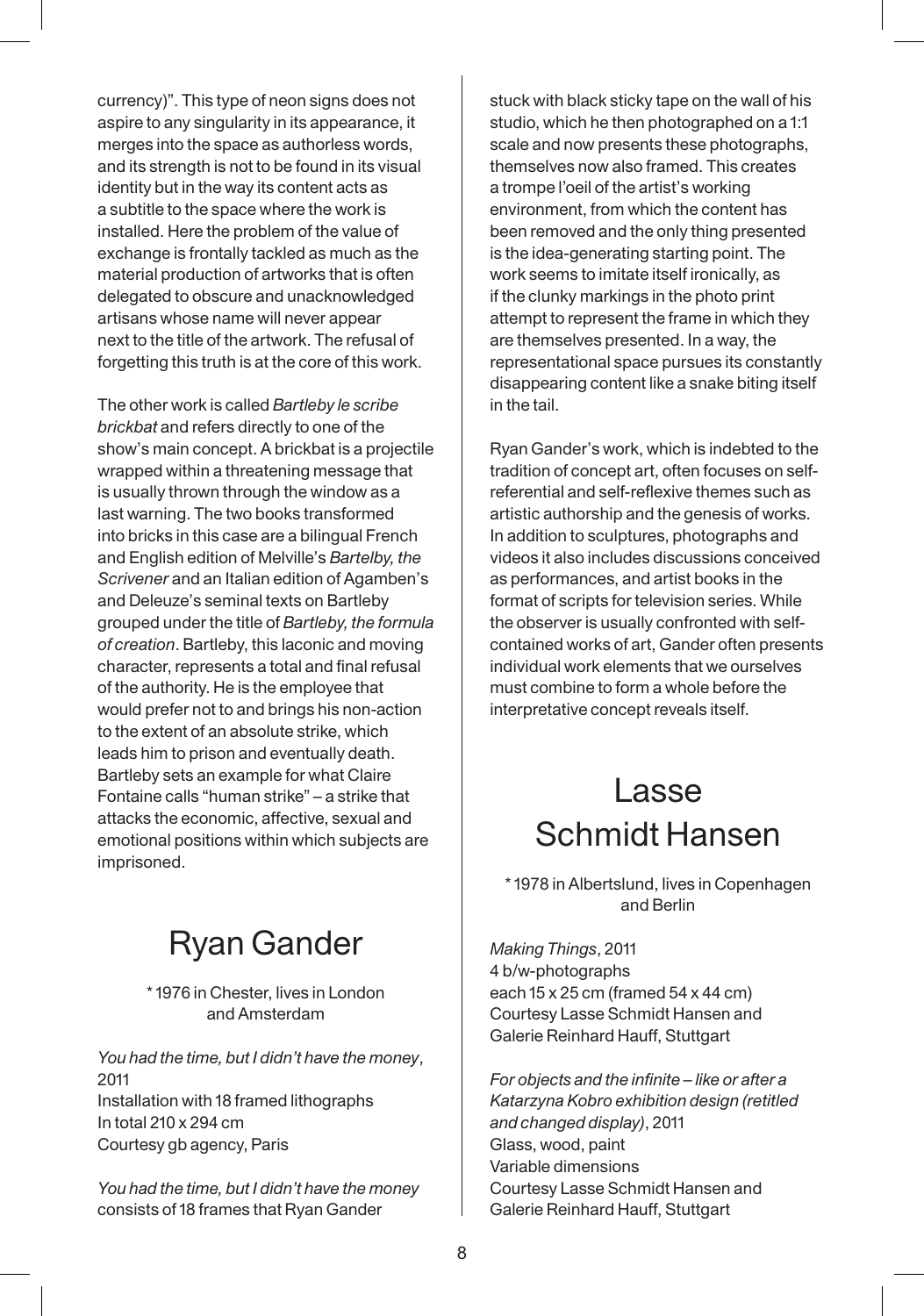Lasse Schmidt Hansen's series of photographs *Making Things* shows four views of rooms, in each of which a desk and a few chairs are standing. These are obviously studies in which, however, no work is underway. So what does the "making things" that gives the photographs their title refer to? In fact, it is always the same room and the same furniture, but arranged in different constellations. Therefore, the working process must refer to the creation of a work situation that, once finalized, does not necessarily need to be used actively.

Creative activities are bound neither to particular working hours nor to standardized working spaces. Work and leisure flow into each other, meaning that the so-called creative workers have become the role model for a neoliberal deregulation and flexibilization that adapts the concept of complete identification with one's work, ideally perceived as self-fulfilment. An initial attempt to answer this aporia might be an activity that produces nothing and instead refers to the situation within which the production would be possible, and which in turn would influence that which is produced.

The works of Schmidt Hansen are characterized by unspectacular materials and resemble objects to be found in the exhibition space: display cases, partition walls, furniture. They are works that do not even attempt to distinguish themselves, through an explicitly artistic nature, from the surroundings in which they are placed. The glass cubes are reproductions of objects by the constructivist artist Katarzyna Kobro, which Schmidt Hansen saw in a museum and later recreated from memory. Kobro, who was a member of the Polish Unistic movement, attempted with her sculptural objects to create a fusion of artwork and the infinite nature of space. The cubes were intended to look like sculptures freed of gravity. Schmidt Hansen adopts their form and gives the work a title that is nothing more than a description of what has been changed: the title is different and the size deviates slightly from the original. Talking

about a similar work, the artist said: "I am well aware of the rather vague nature of this more or less unfamiliar object, and I know that it may be confusing to decide whether it represents the one thing or the other". This decided vagueness – display case or container for the infinite? – is the central moment of *For objects and the infinite …* – the presentation of a thing in a manner as if it were not at all important or as if the main thing of interest were its openness.

### Julia Hohenwarter

\* 1980 in Vienna, lives in Vienna

*Untitled*, 2014 Exhibition display *New Ways of Doing Nothing* Black pigment, cadmium red, Prussian blue Variable dimensions Courtesy Julia Hohenwarter

The exhibition display consists of modified elements from an earlier exhibition in the Kunsthalle Wien. Julia Hohenwarter emphasizes this aspect by changing the formats and dimensions of the existing elements, but at the same time renders this act of change visible because unused components of the exhibition architecture are stored without function in the space.

The freestanding walls and platforms do not create a linear route through the exhibition, but instead suggest spatial situations of various densities. Moreover, the choreography of the exhibition reveals a certain discontinuity that matches the theme. Coloured pigment is applied to some sections of the display without creating a hierarchization of the elements. Instead, the sculptural presence of the elements refers more to their independent status, which however will remain ephemeral because the display will disappear again when the exhibition ends.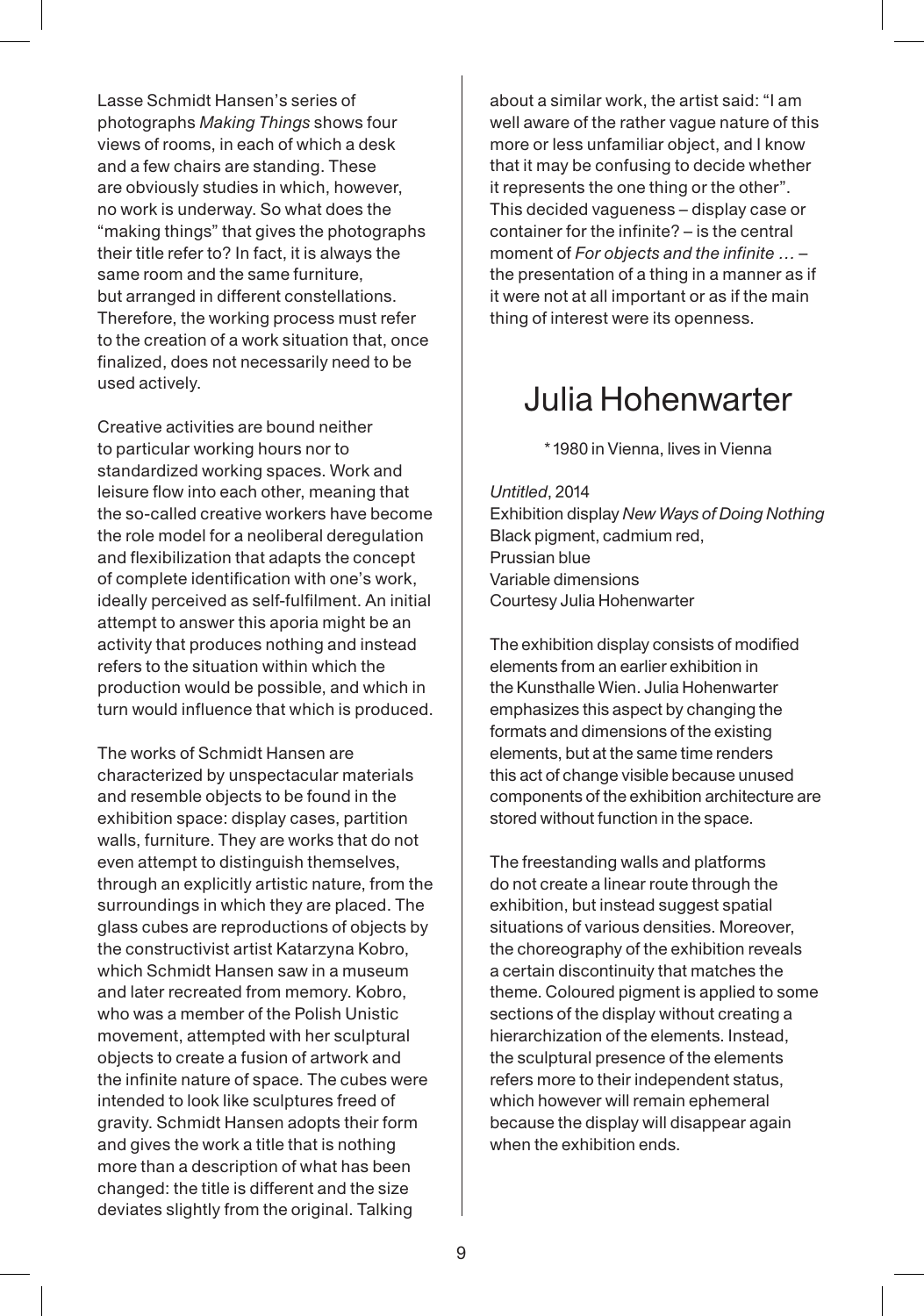# Karl Holmqvist

\* 1964 in Västerås, lives in Berlin and Stockholm

*Untitled (Posenenske RV Series)*, 2009-2014 Wood, poster 2 x 2 x 2 m Courtesy Karl Holmqvist and Galerie Neu, Berlin

*Untitled (Posenenske Dreieck)*, 2014 Wood, metal, paint 2 x 2 x 2 m Courtesy Karl Holmqvist and Galerie Neu, Berlin

*Untitled (Doing Nothing Wallpaper)*, 2014 B/w-print on paper each 59,4 x 84,1 cm Courtesy Karl Holmqvist

Karl Holmqvist is known for his text-based works, which he presents in the form of artist books and posters as well as through readings and performances. He is interested in concrete poetry, language drawings, in which letters and words form abstract patterns – (word) repetitions – that blur the boundary between sense and no(n)sense, as well as in found texts, which he adapts and defamiliarizes. The exhibition title derives from Holmqvist, and he has also designed it as a poster.

The two works by Holmqvist based on a structure made of doors, however, directly reference the works of the German artist Charlotte Posenenske who in the 1970s created serial works, some of which involved the participatory principle. Later she withdrew from the art scene, studied sociology and was involved in social projects until her death in 1985. Posenenske's *Drehflügel* (1967/68) is an artefact created with simple means: six door wings that are mounted movably in axis on a square ground plate, and can be adjusted by the viewer at will to form both a closed space and an open structure. Works such as these formulate a democratic

artistic position, but also a criticism of the art system. This was because the artist stipulated that her objects should be reproduced in an unlimited edition as long as there was a demand, thus more or less ruling out an increase in value. Moreover, she sold her works at cost price so that they would be affordable for all. She used the art market simply as a distribution system to make her work known. Holmqvist adapts the structure of *Drehflügel*, but also individualizes the work through subtle differentiation and repetition.

# Sofia Hultén

\* 1972 in Stockholm, lives in Berlin

*Grey Area. 12 Attempts to hide in an office environment*, 2001 DVD, colour, sound 9 min. Courtesy Sofia Hultén and Konrad Fischer Galerie, Düsseldorf / Berlin

Sofia Hultén works chiefly as a sculptor and in her video works, too, she examines objects, causalities and the relationship between the body and space. In *Grey Area* we see her in the grey costume of the senior executive, literally disappearing in the office in various ways: she hides under, behind or in articles of furniture, climbs on top of cupboards or adapts to her surroundings in perfect mimicry. The office in which this performance takes place is empty apart from herself, where she would constantly makes new attempts to become invisible. The surroundings appear to be a closed system, determining all activities and something that needs to be escaped from. The grey area between work and refusal of work becomes blurred, however, in the face of the efforts and inventiveness to be physically present at the workplace but nonetheless inactive or idle. Each attempt to hide leads to a transformation into an inanimate object that pretends to be part of the furniture.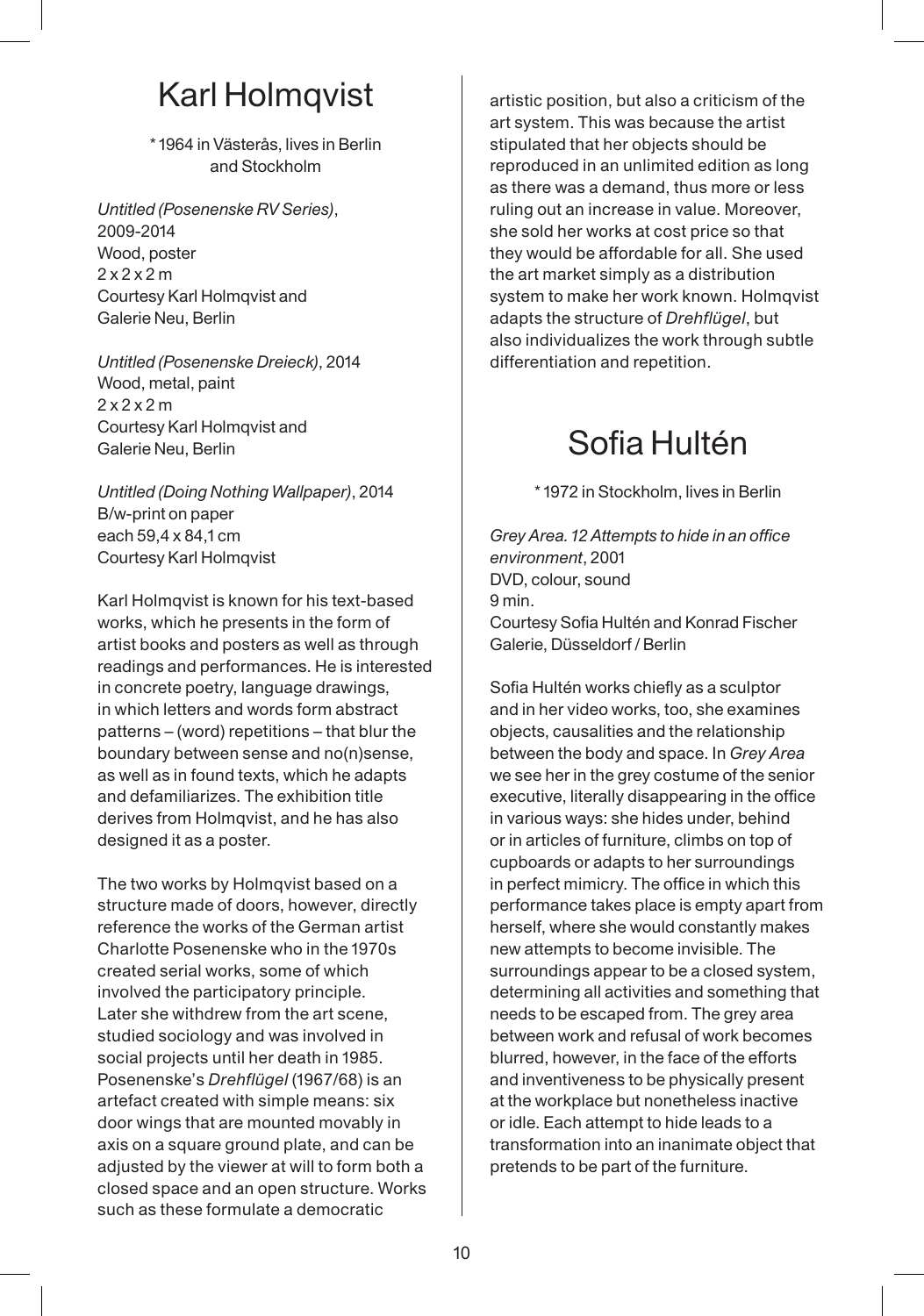### Jiři Kovanda

\* 1953 in Prague, lives in Prague

*XXX. Waiting for someone to call me ..., November 18th, 1976* B/w-photography with text on cardboard 29,7 x 21,3 cm Courtesy gb agency, Paris

*Untitled (This is my mobile phone. If it rings, I shall not answer. But those who pass by here can pick it up.), May 30th, 2008, Akademie der Künste, Berlin* B/w-photography with text on paper 29,7 x 21,3 cm Courtesy gb agency, Paris

*Untitled*, 2008 Installation, 2 kg of sugar in a row Courtesy Jiří Kovanda and gb agency, Paris

Jiří Kovanda gained a name with his interventions in public spaces in Prague during the 1970s. These performances and interventions that bordered on the invisible were characterized by a minimal difference with the surrounding social environment or the everyday surroundings. Kovanda interacted with the people behind him on an escalator, for instance, looking them directly in the eyes, or he stood with outstretched arms on Prague's Wenceslas Square. The performances were documented in photographs and images were presented together with a short description and the date of the event. Other works of a conceptual nature in the 1970s consisted of small towers of sugar cubes that were erected at unspectacular locations within the city, or small piles of leaves.

This practice of minimal, almost casual gestures is also to be found in two happenings that, in their juxtaposition, highlight the change in our society in recent decades. While the work *Waiting for someone to call me ...* from 1976 centres around the fact that someone might possibly call, the work *Untitled* from 2008 resists the imperative of constant availability created by the mobile phone and challenges others to possibly answer the call. Waiting for something to happen has morphed into the rejection of constant activity.

# Rivane Neuenschwander

\* 1967 in Belo Horizonte, lives in Belo Horizonte and London

*00:00*, 2011 Metal, plastic, vinyl 16 x 29 x 10,5 cm Private collection

#### **Rivane Neuenschwander and Cao Guimarães**

*Inventory of Small Deaths (Blow)*, 2000 B/w-video, transferred from Super 8 mm film, silent 5 min. 30 sec. Courtesy Stephen Friedman Gallery, London

Rivane Neuenschwander produces playful, ephemeral and often participatory projects that blur distinctions between author and viewer, object and memory, permanence and temporality. Her wide ranging and interdisciplinary practice includes sculpture, installation, sound, photography, film, as well as collaborative action. She creates aesthetically fragile works that she has termed "ephemeral materialism".

She frequently works with perishable organic materials, such as culinary spices, dried fruits and flowers, and desiccated insects, and has on occasion incorporated decay and deterioration directly into her art. She has produced a large number of works that seem to capture materials, living or dead, right at the moment before they change state or disappear. The artist is also very interested in the repetitions of simple chronometers. Neuenschwander's earlier work, for instance, includes several iterations of the calendar as a regulating device that aims to coordinate continuous human lives with natural cycles. Many of her projects create atmospheres of immense tension, pushing the viewer into a state of expectancy, strategically withholding narrative and therefore resolution.

In this vein of thought, she will present two works in the exhibition. One is a flip clock or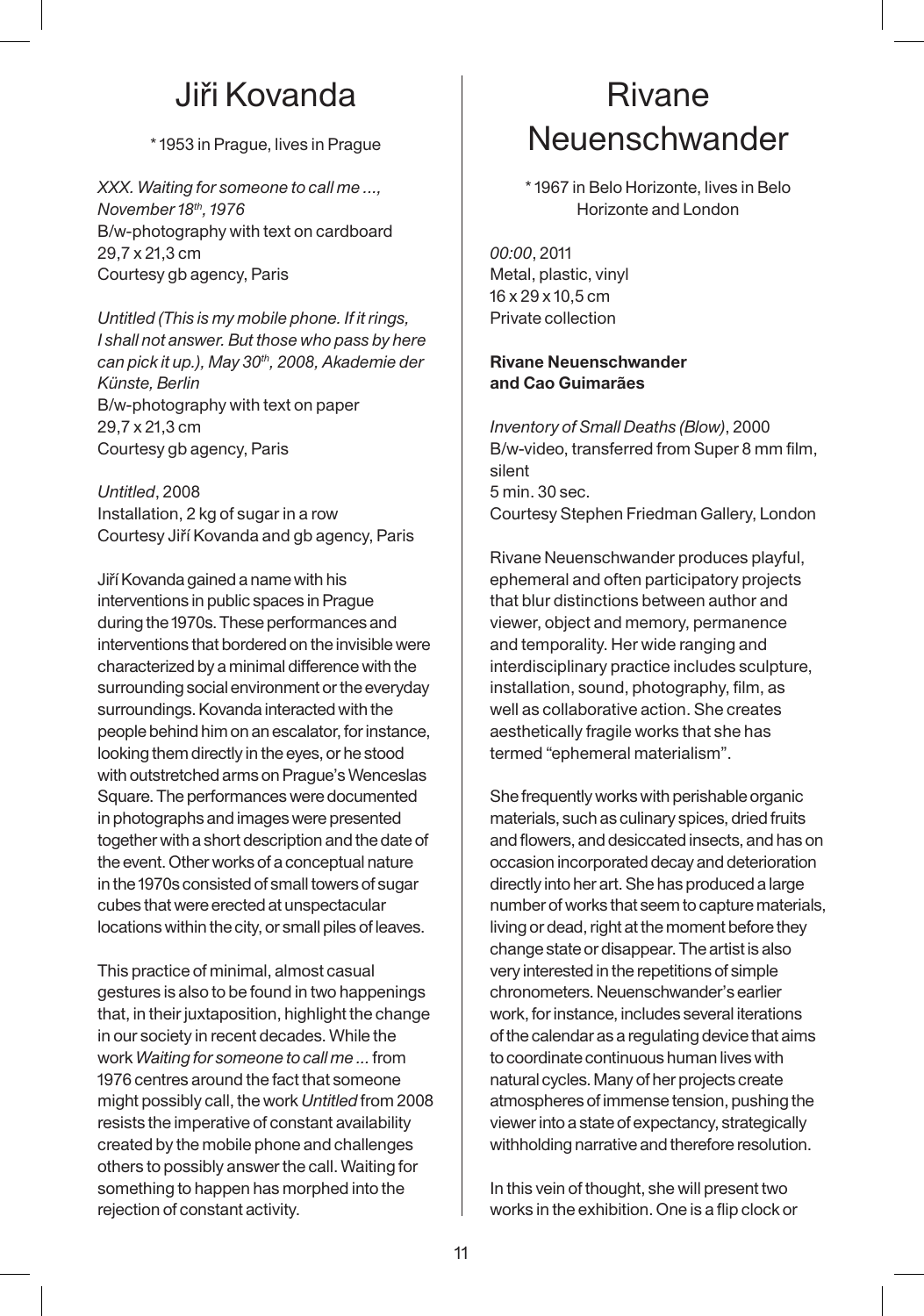timer, which perennially shows a time of 00:00; each time the figures flip over they again reveal 00:00. If this is a countdown, the expected event never arrives but is forever imminent. If interpreted as a clock, time is never permitted to advance. Here time has stopped. The flip clock inevitably evokes a ground-zero situation that is central to the exhibition's concept – a moment to stop and think.

The other work is a film she produced in collaboration with Cao Guimarães. *Inventory of Small Deaths (Blow)*, presents a giant soap bubble as it floats and blows across the Brazilian tropical landscape. One sees slightly distorted palm trees and shimmering clouds through the transparent membrane. The bubble acts both as a lens that mutates the visual observations and as a point of orientation for the viewer in the silhouetted surroundings. It is an extremely vulnerable creature that carries the world within itself and also on its changing surface. Set on a loop, this black and white 8mm film shows the bubble flowing in the wind, shifting shape, but never popping. The climax of the bubble's death is eternally postponed, so that something fleeting is granted permanence. A very simple yet extremely powerful gesture and message.

# George Perec / Bernard Queysanne

\* 1936 in Paris, † 1982 in Ivry-sur-Seine / \* 1944 in Rabat, lives in Paris

*Un homme qui dort*, 1974 DVD, b/w, sound 81 min. © la vie est belle Editions Courtesy Cecile Neurisse and Bernard Queysanne

Georges Perec was a French novelist, filmmaker and essayist who died early at the age of 45. He was a member of the Oulipo group. Many of his novels and essays deal with experimental wordplay, lists and attempts at classification, and they usually have a melancholic touch. Bernard Queysanne is a French film director and writer who has worked with film and television, both in fiction and documentary.

*Un homme qui dort*/*The Man Who Sleeps* is a film co-directed by Georges Perec and Bernard Queysanne based on Perec's novel from 1967 with the same title. The main protagonist from both novel and film is highly inspired by Melville's character Bartleby and said to be somewhat autobiographical.

*The Man Who Sleeps* tells the story of a 25 year old student in Paris who becomes indifferent to the world around him and refuses to continue his studies. The film, beautifully shot in stark black and white and meticulously edited, is narrated by a second person, female voice (Ludmila Mikaël in the French version and Shelley Duvall in the English version) straightly directed at the viewer, insistently speaking for him but the "you" is also clearly the author. "You have hardly started living, and yet all is said, all is done". He decides to withdraw from life, simply not accepting the inevitable path that has been mapped out for him, in a way not accepting any future. It all starts when he sleeps through an exam, the first step to abandoning his routine and studies. He then refuses to answer the door or see any of his friends, cutting himself off from his environment. He simply drifts through the streets of Paris, practically sleepwalking through life. The dream, the sleep are merely an extension of reality's inactivity. Everything is static and the character becomes an observer, an object of nature, a participant in the city's traffic and weather changes. The character's life is made up of indifferent automatisms as everything becomes futile. Isolation and solitude become a form of existence, or better yet, resistance. Here there is no dialogue, no action, but simply the hypnotic voice quoting Malcolm Lowry, Marguerite Duras, Melville, etc. *The Man Who Sleeps* portrays a gloomy, depressing Paris, full of boredom yet phantasmagoric and mysterious. The film, which became cult later, has a social-political and metaphysical touch becoming, in a sense, a discrete critique of society.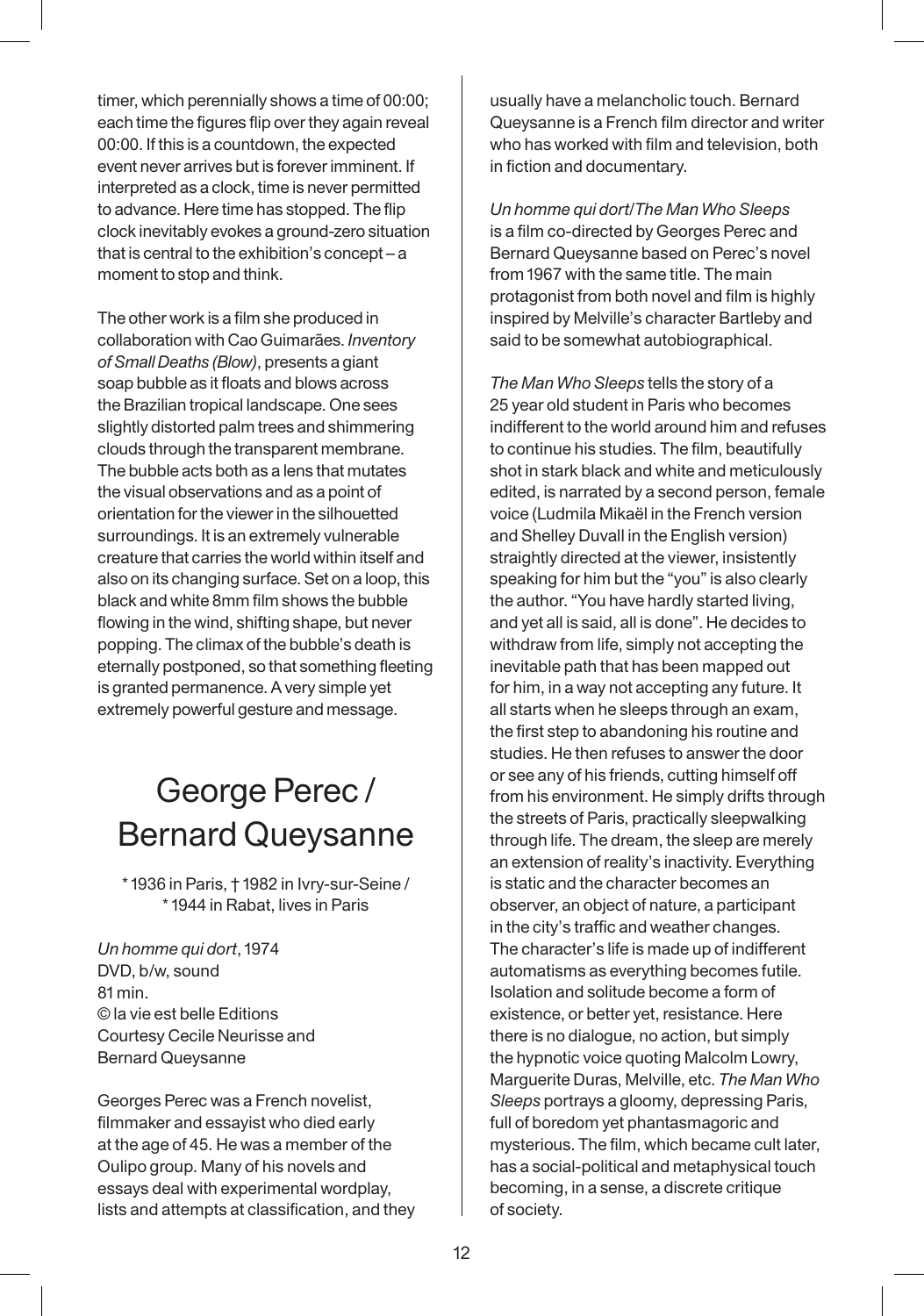## **Superflex**

*The Working Life*, 2013 HD video, colour, sound 9 min. 50 sec.

The film is produced by Pasha Parts. Commissioned by the Mead Gallery in association with the Harris Museum & Art Gallery, Preston, England, 2013.

#### Credit List:

Script: Nikolaj Heltoft & Superflex Hynotist: Tommy Rosenkilde Director: Caroline Sascha Cogez Cinematography: Magnus Jønck Camera Assistant: Ivan Molina Carmona Grip: Christian Broe Brondum DIT: Rasmus Jørgensen Sound: Morten Bak Jensen Composer: Mads Heldtberg Editor: Copenhagen Brains Thank you *Only Rental*, Sille Martens

*Euro*, 2012 Poster Variable dimensions Courtesy Superflex

Superflex is an artist collective based in Copenhagen whose members are Bjørnstjerne Christiansen, Jakob Fenger and Rasmus Nielsen. Superflex view and describe their projects as *Tools* for which they invite the spectator to actively participate in them. Their projects directly relate to the current social, political and economic situation, often proposing alternative experimental models through self-organized structures. *Tools* include a wide range of productions from alternative energy production methods (*Supergas*), Internet TV channel (*Superchannel*), free stores (*Free Shop*), projects that deal with copyright, intellectual property, and creative commons (*Copyshop*) to fair-trade and license free products (*Guarana Power*).

Superflex contributes with two works in the exhibition. The first is a 9:50 minute film that addresses our current work situation where longer hours are demanded, salaries are

cut and availability is requested at all times, through a therapeutic perspective. The growing fear of losing one's vital workplace has created great uncertainty and anxiety in terms of future perspectives in our societies. One realizes that the pace is maybe just too much to keep up with. In *The Working Life* a hypnotist slowly takes us deeper and deeper into our working life that is falling down to pieces in search of relief and perhaps a way out – if that could exist. For reasons unknown, the patrons and staff have left the premises, leaving viewers behind to watch, think, and speculate.

The second work *Euro*, initially conceived as an outside billboard, was especially readapted for the context of the exhibition as a set of posters that will be given out to the audience during the show. The image depicts a manipulated Euro coin – the symbol of the European currency that strikes at first glance as familiar yet unsettling as one realizes the coin has been emptied out of any actual value. We are only left with its skeleton, its spectrum – a very simple gesture that perfectly mirrors our present European crisis.

These two works as the exhibition *New Ways of Doing Nothing*, propose a halt, a moment to stop, reflect, maybe to do nothing as a condition of survival within our current context of overabundance of information and economic crisis.

# Mario García Torres

\* 1975 in Monclova, lives in Mexico City

*Transparencies on the Non-Act*, 2007 49 b/w 35 mm slides Courtesy Mario García Torres and Jan Mot, Brussels / Mexico City

*Xoco, The Kid Who Loved Being Bored*, 2012 HD video, sound 9 min. 55 sec. Courtesy Mario García Torres; Jan Mot, Brussels / Mexico City and Taka Ishii, Tokyo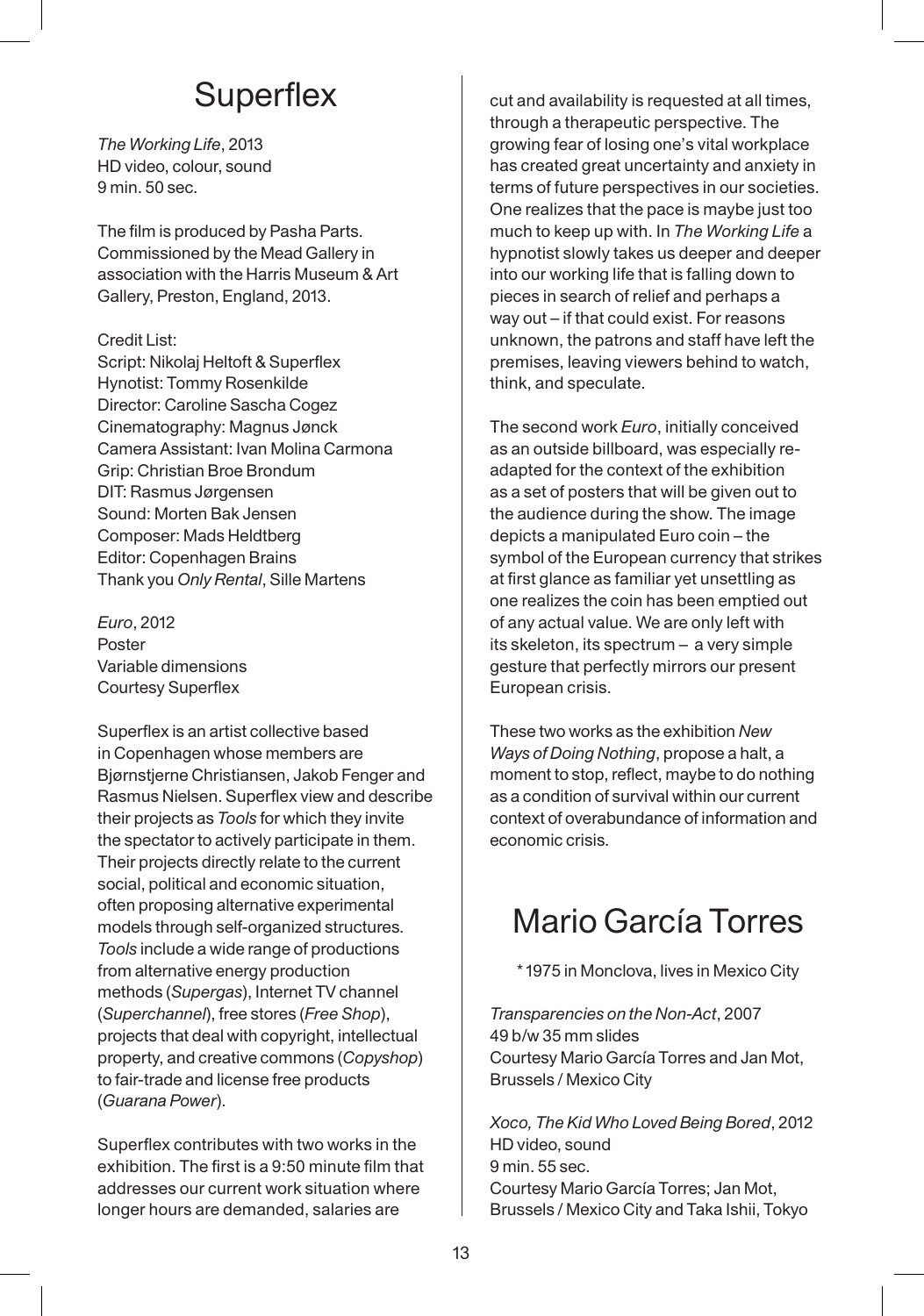Marcio García Torres draws the inspiration for *Transparencies on the Non-Act* from an article that appeared in the journal *Art News* in 1969, in which the art critic Kiki Kundry reported on the young artist Oscar Neuestern, who at that time was still unknown. Neuestern was intensively investigating "the absolute" and founded his artistic career on the principle of absence. Entitled *The Ultimate Non-Act*, the article describes an artist who is interested in the visual on the condition that it is invisible and who did not permit his artworks to be photographed. Moreover, he declared that although he had not yet fully achieved it, true transparency could only be possible through an "ultimate non-act".

García Torres translates Neuestern's exercise in the successive removal of the artistic self into roughly 50 black and white slides in various shades of grey, with copied-in lines of text. In this way, he attempts to grasp the radical attitude of the mysterious Oscar Neuestern – a person who may perhaps never have existed.

In this multi-layered artistic work, García Torres often investigates forgotten details of recent art history and especially of concept art. He translates these into the form of video works, slide projections, books or exhibited archive materials in stories, and investigates them anew from the perspective of today. Reality and fiction are often superimposed here, but even if not all historical facts are true, the insights gained from the presented material remain relevant.

*Xoco* is a character who appears both in an artist's book and in various films made by García Torres. The main thing about *Xoco* is that he does virtually nothing. In his world, however, doing nothing takes on a highly positive character and boredom is greeted as an emancipatory attitude. In the form of an animated film about beauty and doing nothing, *Xoco* introduces us to his current existence in a cloud of light; this first becomes perceptible when the outside world is forgotten and the imagination has adjusted to absolute nothing: a world of productive boredom.

### Program

# **Talks**

#### Tue September 23, 7 pm **Vanessa Joan Müller & Cristina Ricupero** *Bartleby & Co*

The two curators of the exhibition will talk about the Bartleby syndrome, passive negation, and doing nothing as a source of constructive criticism. (In English)

#### Sun October 12, 11 am **Ruth Sonderegger & Andrea Hubin** *Was nicht tun?*

Today, every form of resistance elaborated in art and available as a creative resource seems to be sucked up by market economy forces. The question is whether there are alternative routes and, if so, who can take them. (In German)



### **Making friends with doing nothing – A Meditation Sit-in**

This "sit-in" is not a class, but a collective experience, a quiet gathering in the exhibition space. Belinda Hak will guide you through the session and offer some practical exercises. We let the future unfold spontaneously and become friends with doing nothing.

Tue July 1, Thu July 24, Tue August 5, Thu September 4, Tue September 23, Thu October 9, 5:00-5:45 pm, Sat October 4, 12:00-12:45 am (During the Lange Nacht der Museen)



**A Day in the Land of Milk and Honey** Sat September 27, 11 am-5 pm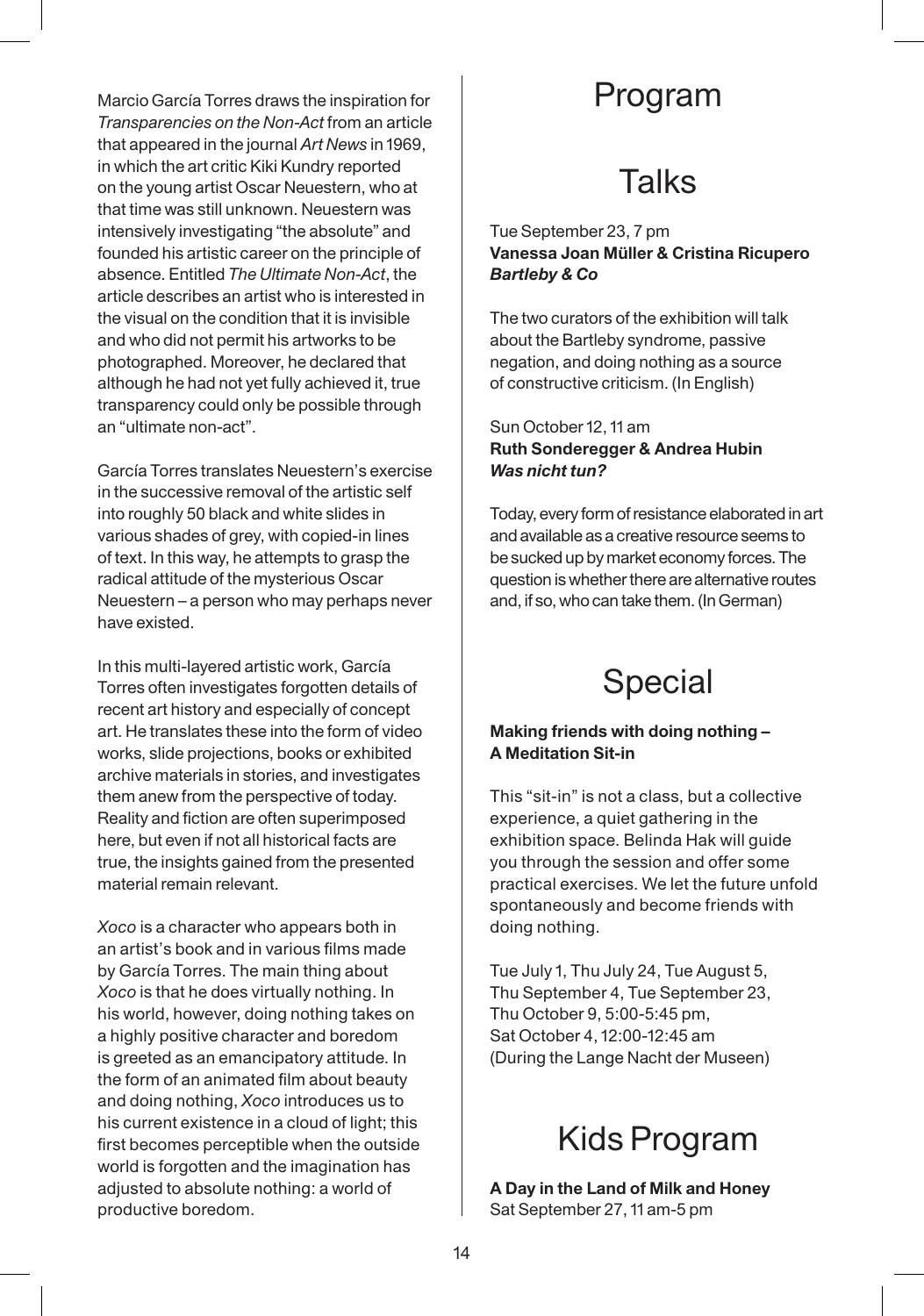Doing nothing but lounge around, listen to stories and eat lots of sweets for a whole day! This is how we imagine a day in the land of milk and honey. For children 5-10 years

# Sunday Tours

Sunday, 4 pm Guided tour in German through the exhibition with free illycaffè. The tours are free of charge with admission.

# Colophon

New Ways of Doing Nothing 27/6 – 12/10 2014

### **Exhibition**

**Curators:** Vanessa Joan Müller, Cristina Ricupero

**Curatorial Assistant:** Martin Walkner

**Exhibition Management:** Barbara Nowy

**Technicians:** Beni Ardolic, Johannes Diboky, Frank Herberg, Mathias Kada, Othmar Stangl

**External Technician:** Harald Adrian, Hermann Amon (Video, Audio), Danilo Pacher

**Art Handling:** Scott Hayes, Johann Schoiswohl, Andreas Schweger, Antoine Turillon

**Marketing:** Dalia Ahmed, Katharina Baumgartner, Bernadette Vogl, Michael Wuerges

**Press:** Katharina Murschetz, Stefanie Obermeir, Ellen Tiefenbacher (Intern)

**Education:** Isabella Drozda, Belinda Hak, Stefanie Fridrik (Intern)

**Education Team:** Wolfgang Brunner, Daniela Fasching, Maximiliano Kostal,

Ursula Leitgeb, Alexandra Matzner, Anna May, Martin Pfitscher, Michael Simku

**Visitor Service:** Christina Zowack

#### **Exhibition Booklet**

**Publisher:** Kunsthalle Wien GmbH

**Texts:** Vanessa Joan Müller, Cristina Ricupero

**Editing:** Katharina Baumgartner, Viven Trommer

**Design:** Boy Vereecken, Antoine Begon

**Print:** Rema Print

© 2014 Kunsthalle Wien GmbH